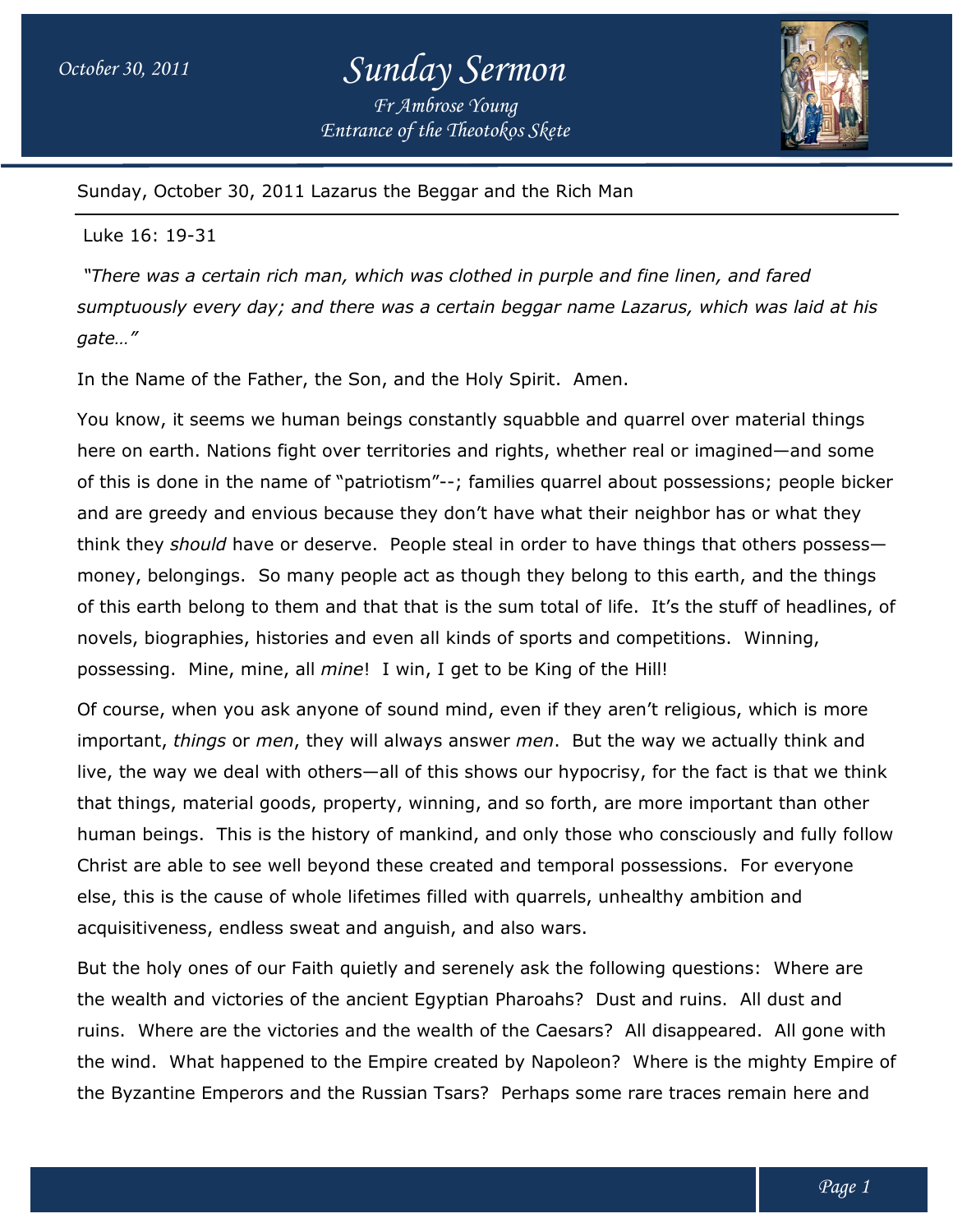### *October 30, 2011 Sunday Sermon Entrance of the Theotokos Skete Fr Ambrose Young*



there, but those things which they struggled so mightily to obtain and preserve are by and large nowhere to be found now on the earth.

I remember well when I was a high school student and was exposed to the poem, Ozymandias, by Percy Bysshe Shelley, written about a ruined monumental monumental statue of a forgotten Egyptian Pharaoh: nowhere to be found now on the earth.<br>ember well when I was a high school student and was ex<br>andias, by Percy Bysshe Shelley, written about a ruined

 *I met a traveler from an antique land, Who said -- "two vast and trunkless legs of stone Stand in the desert ... near them, on the sand, Half sunk a shattered visage lies, whose frown, And wrinkled lips, and sneer of cold command, Tell that its sculptor well those passions read Which yet survive, stamped on these lifeless things, The hand that mocked them, and the heart that fed; And on the pedestal these words appear: My name is Ozymandias, King of Kings, Look on my Works ye Mighty, and despair! Nothing beside remains. Round the d Of that colossal Wreck, boundless and bare The lone and level sands stretch far away. ler from an antique land,<br>'two vast and trunkless legs of sto<br>desert ... near them, on the sand, Half sunk a shattered visage lies, whose fro*<br>*And wrinkled lips, and sneer of cold comma<br>Tell that its sculptor well those passions reowhich yet survive, stamped on these lifeles<br><i>The hand that mocked them, and the heari* 

Brothers and sisters, over and over the Lord reminds us in Scripture, and the Holy Fathers of the Church tell us, that we do not belong to this world nor does ANYTHING IN THIS WORLD truly belong to us! At best, we are only stewards of a few necessary worldly goods. And further, most of what is in this world is--bottom line-- really not worth struggling for, not Brothers and sisters, over and over the Lord reminds us in Scripture, and the Holy Father:<br>the Church tell us, that we do not belong to this world nor does ANYTHING IN THIS WORL<br>truly belong to us! At best, we are only ste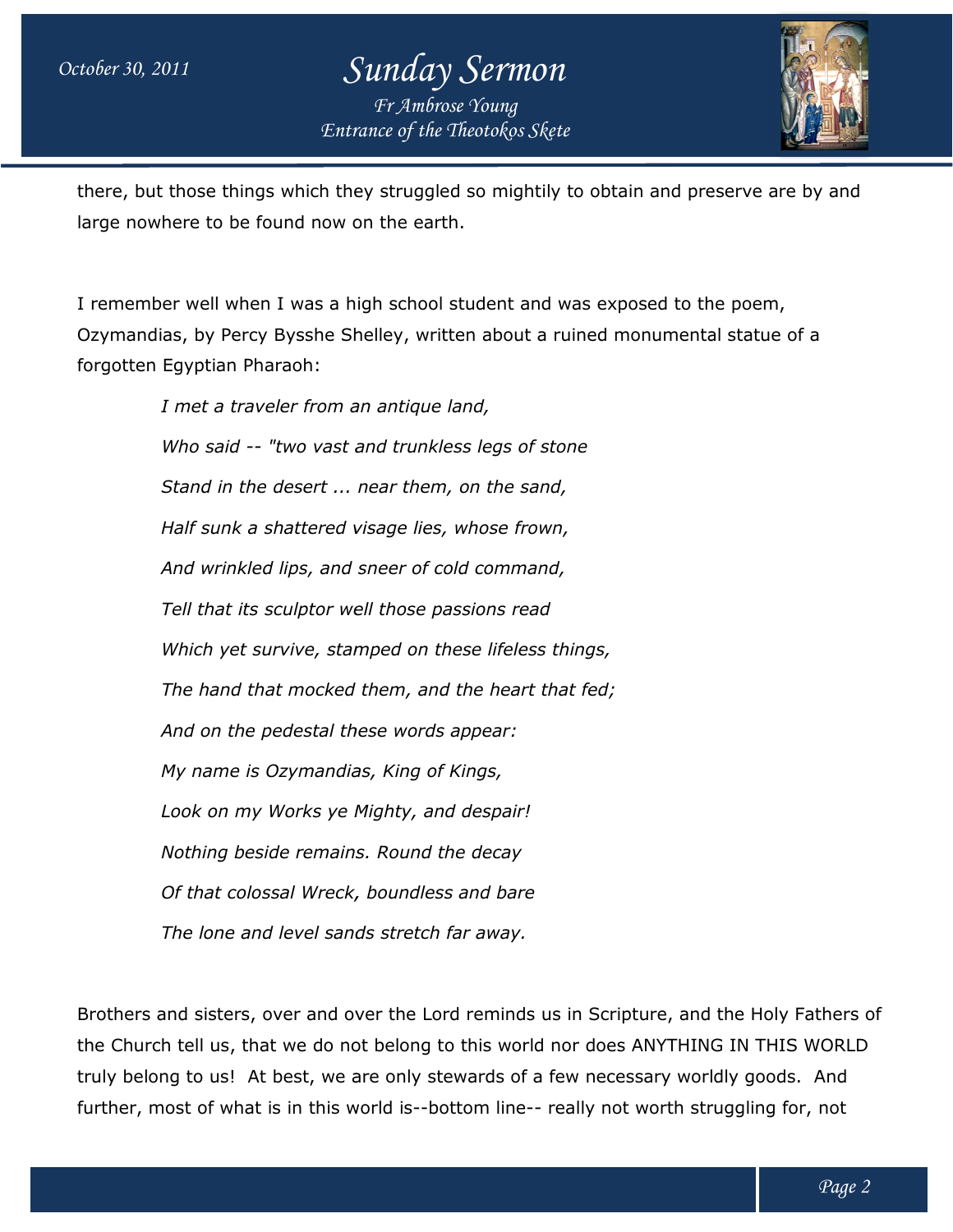# *October 30, 2011 Sunday Sermon*

*Entrance of the Theotokos Skete Fr Ambrose Young*



worth the toil and sweat and worry that goes into obtaining and keeping them, not even worth *having*, once we've got it. As a priest, and also, for a period of time a hospice chaplain, I *having*, once we've got it. As a priest, and also, for a period of time a hospice chaplain, I<br>have *never* heard one single person on their death bed tell me that they wished had worked harder at their job, amassed more money, had a larger house. Instead, what I've frequently heard is: "If only I'd spent more time with my children, my spouse; if only I'd spent more time learning about God." These are the true and authentic deathbed regrets that I've heard.

So let us at least be instructed by the dying, if we will not be instructed by Christ.

You see, life is so much more simple than most of us make it.

God revealed, first to the Hebrews in the Old Testament, and then to the Jews and the New Israel of the Gentiles in the New Testament, that man belongs to God and to God only. This does not mean that we are His "possession" in the sense that you and I possess a home or an automobile. But, rather, that we, as free and rational human beings, created in the image of God and able to strive, in this life, to acquire also the likeness of God (that is, deification or theosis), have received life from the All-Eternal and completely independent and free One, who came to this world in the form of a human being like us, in order to show us how to recover—through Him--what was lost by our first parents in the Garden. heard is: "If only I'd spent more time with my children, my spouse; if only I'd spent more<br>time learning about God." These are the true and authentic deathbed regrets that I've hear<br>So let us at least be instructed by the berson on their death bed tell me that they wished had worken<br>more money, had a larger house. Instead, what I've frequent<br>pre time with my children, my spouse; if only I'd spent more<br>ese are the true and authentic deathbed

The Gospel reading appointed for today addresses all this in the rich parable of Lazarus and the Rich Man. On the one hand we are given the picture of a wealthy man whose well-clothed and well-fed friends are just like him and, on the other hand, a beggar, full of sores, sickness, and hunger, longing just for a crumb of bread.

The Holy Fathers point out something very interesting here: that the Lord does not mention the name of the Rich Man, only the beggar, Lazarus. And the Fathers tell us that this is of theological significance. It means that in a certain way God does not "kno accept the selfish Rich Man, but He fully and intimately knows and cherishes the beggar, Lazarus. In a similar way, the Lord in other situations refuses to name Herod, Pilate, or even the High Priest, Caiaphas. In fact, He says of Herod, "Go ye and tell that *fox"*—referring to came to this world in the form of a human being like us, in order to show us how to<br>ver—through Him--what was lost by our first parents in the Garden.<br>
Gospel reading appointed for today addresses all this in the rich par fed friends are just like him and, on the other hand, a beggar, full of sores, sickness<br>er, longing just for a crumb of bread.<br>Fathers point out something very interesting here: that the Lord does not mention<br>of the Rich M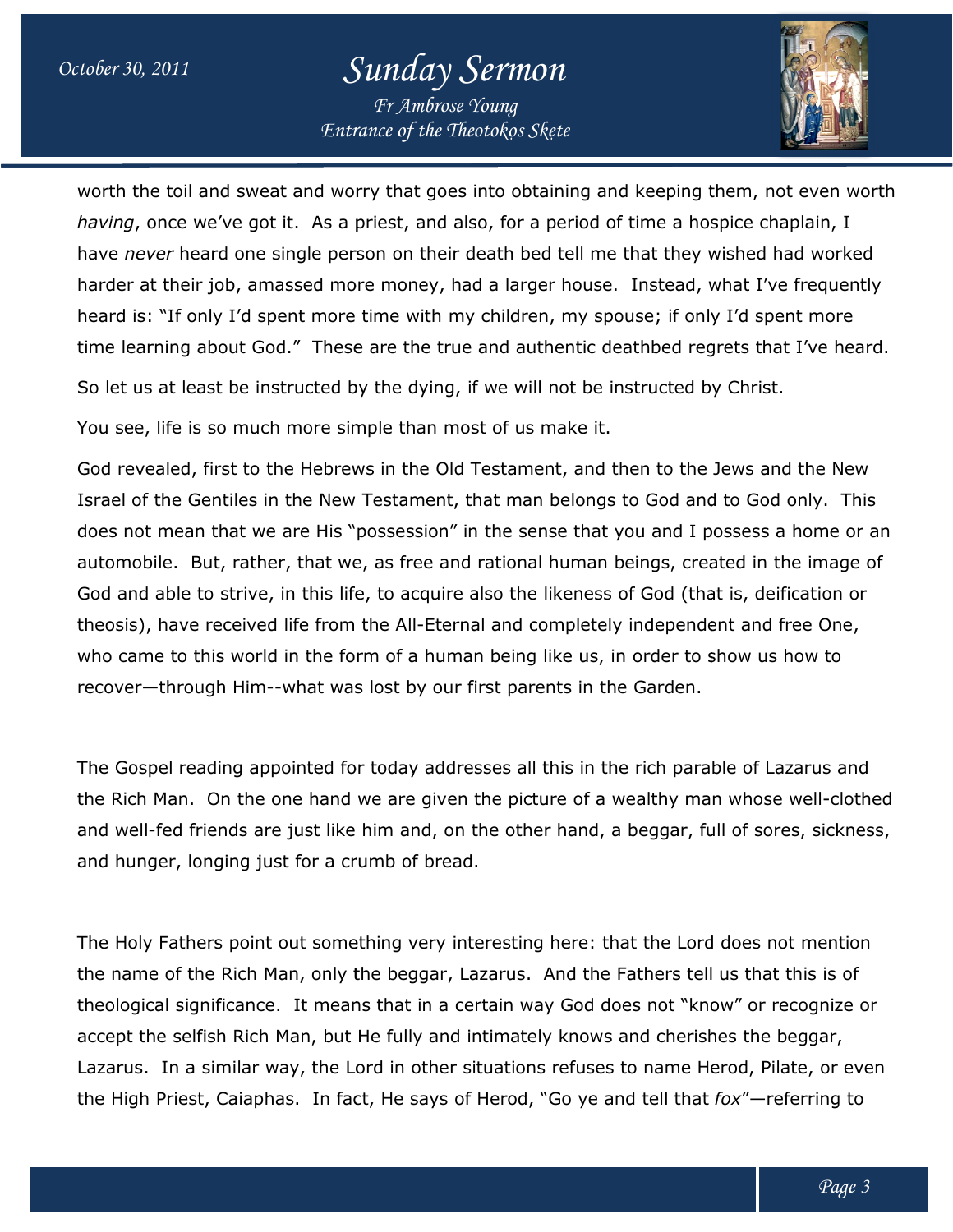

Herod as vicious animal, but not by name. On the other hand, the Lord Jesus Christ says to the righteous, "Rejoice, *because your names are written in heaven"!*

This should leave us with the obvious question during this morning's Liturgy: Does the Lord God know us? Does He know us by name? Are our names written in heaven?!

St. Nicolai Velimirovitch (who is, as you know by now, one of my favorite patristic commentators on Scripture), in commenting on this parable, explains that "the Rich Man's soul was as full of sores as Lazarus' body. His soul was a true image of Lazarus' [diseased] body, and Lazarus' body was a true image of [the Rich Man's] soul. God thus placed two men on earth to be a mirror, the one of the other…. The Rich Man's outward splendor mirrored Lazarus' inner state, and Lazarus' outward suppurating sores mirrored the Rich Man's inner state. Was it necessary for the Lord to enumerate all the Rich Man's sins? They were all revealed at one stroke, every single one of them. The Rich Man's lack of compassion towards Lazarus drew aside the curtain from the Rich Man's [pathetic] soul, and all the filth of this [soul]…was revealed in an instant." revealed at one stroke, every single one of them. The Rich Man's lack of compassion tov<br>Lazarus drew aside the curtain from the Rich Man's [pathetic] soul, and all the filth of thi<br>[soul]...was revealed in an instant."<br>Whe you know by now, one of my favorite patristic<br>menting on this parable, explains that "the Rich<br>body. His soul was a true image of Lazarus' [dis<br>image of [the Rich Man's] soul. God thus placed of the other.... The Rich Man's outward splendor mirrored<br>:' outward suppurating sores mirrored the Rich Man's inne<br>.ord to enumerate all the Rich Man's sins? They were all e all the Rich Man's sins? They were all<br>The Rich Man's lack of compassion towards<br>i's [pathetic] soul, and all the filth of this<br>o Paradise; and when the Rich Man died,<br>took his soul to hell. How many of this<br>the Rich Man

When this beggar died, the angels took his soul to Paradise; and when the Rich Man died, world's great, powerful, rich and famous die like the Rich Man in this parable? How many, O world's great, powerful, rich and famous die like the Rich Man in this parable? How many<br>Lord, how many? And, on the other hand, how relatively few die like the beggar and are surrounded by angels who joyfully escort them to everlasting bliss? While the beggar lived on surrounded by angels who joyfully escort them to everlasting bliss? While the beggar lived or<br>earth, the open sores on his body were licked by dogs; but when the Rich Man died, his body was eaten by worms. Flowers and wreaths decorated the perishable tomb of the rich man, but Lazarus was given an imperishable crown of glory. The Rich Man had a tomb of marble was eaten by worms. Flowers and wreaths decorated the perishable tomb of the rich man,<br>but Lazarus was given an imperishable crown of glory. The Rich Man had a tomb of marble<br>and stone, with nice inscriptions on it, but La earth, the open sores on his body were licked by dogs; but when the Rich Man died, his bod<br>was eaten by worms. Flowers and wreaths decorated the perishable tomb of the rich man,<br>but Lazarus was given an imperishable crown

whole volume, in fact, could be written; many sermons. So I will focus on just one final There is so much more than can be said about this particularly rich and complex parable—a<br>whole volume, in fact, could be written; many sermons. So I will focus on just one final<br>important lesson contained in this account, this parable more than we believe in ourselves and our own views and opinions about everything. The fact is that the Lord Jesus requires, no He demands this of us: that we